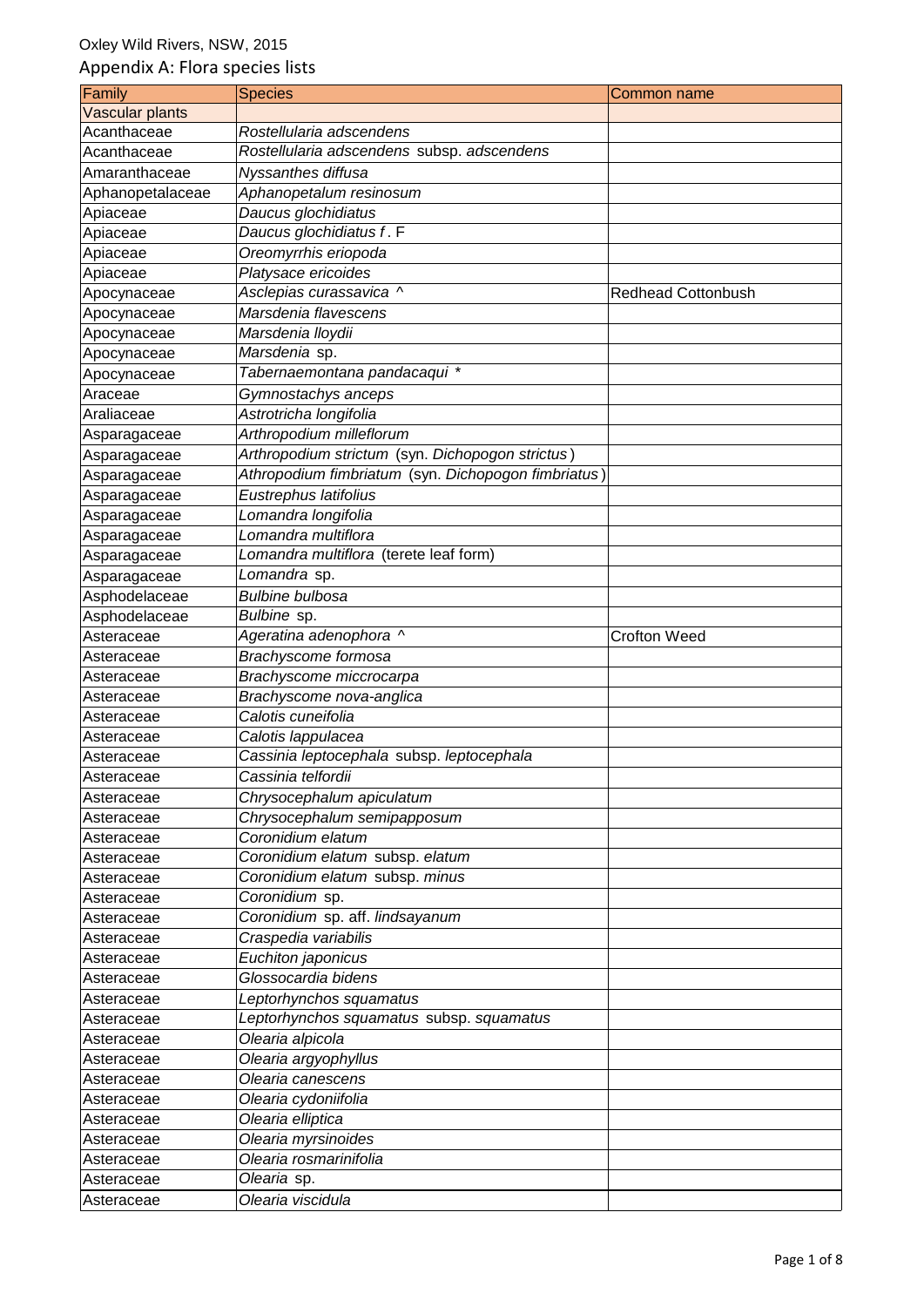| Family              | <b>Species</b>                                  | Common name         |
|---------------------|-------------------------------------------------|---------------------|
| Vascular plants     |                                                 |                     |
| Asteraceae          | Ozothamnus adnatus                              |                     |
| Asteraceae          | Ozothamnus diosmifolius                         |                     |
| Asteraceae          | Ozothamnus obcordatus subsp. major              |                     |
| Asteraceae          | Picris angustifolia subsp. carolorum-henricorum |                     |
| Asteraceae          | Podolepis jaceoides                             |                     |
| Asteraceae          | Podolepis neglecta                              |                     |
| Asteraceae          | Podolepis sp.                                   |                     |
| Asteraceae          | Pycnosorus globosus                             |                     |
| Asteraceae          | Rhodanthe anthemoides                           |                     |
| Asteraceae          | Rhodanthe sp.                                   |                     |
| Asteraceae          | Rhodanthe sp. aff. anthemoides                  |                     |
| Asteraceae          | Senecio amygdalifolius                          |                     |
| Asteraceae          | Senecio bathurstianus                           |                     |
| Asteraceae          | Senecio madagascariensis ^                      | Fireweed            |
| Asteraceae          | Senecio pinnatifolius                           |                     |
| Asteraceae          | Senecio pinnatifolius var. pinnatifolius        |                     |
| Asteraceae          | Senecio quadridentatus                          |                     |
| Asteraceae          | Senecio vagus                                   |                     |
| Asteraceae          | Senecio vagus subsp. eglandulosus               |                     |
| Asteraceae          | Vittadinia cuneata                              |                     |
| Asteraceae          | Vittadinia dissecta                             |                     |
| Asteraceae          | Vittadinia sulcata                              |                     |
| Asteraceae          | Xerochrysum bracteatum                          |                     |
| Asteraceae          | Youngia japonica                                |                     |
| Blechnaceae         | Doodia aspera                                   |                     |
| <b>Blechnaceae</b>  | Doodia caudata                                  |                     |
| Boraginaceae        | Ehretia acuminata                               |                     |
| Boraginaceae        | Hackelia sp. nov. *                             |                     |
| Boraginaceae        | Myosotis australis                              |                     |
| Boraginaceae        | Myosotis discolor                               |                     |
| <b>Brassicaceae</b> | Rorippa laciniata                               |                     |
| Campanulaceae       | Isotoma fluviatilis subsp. ? borealis           |                     |
| Campanulaceae       | Lobelia trigonocaulis                           |                     |
| Campanulaceae       | Wahlenbergia gracilis                           |                     |
| Campanulaceae       | Wahlenbergia planiflora                         |                     |
| Campanulaceae       | Wahlenbergia sp.                                |                     |
| Campanulaceae       | Wahlenbergia stricta subsp. stricta             |                     |
| Cannabaceae         | Trema tomentosa                                 |                     |
| Cannabaceae         | Trema tomentosa var. aspera                     |                     |
| Caprifoliaceae      | Lonicera fragrantissima ^                       | Winter Honeysuckle  |
| Caryophyllaceae     | Cerastium vulgare ^                             | Mouse Ear Chickweed |
| Caryophyllaceae     | Petrorhagia dubia ^                             |                     |
| Caryophyllaceae     | Scleranthus sp.                                 |                     |
| Caryophyllaceae     | Silene sp. ^                                    |                     |
| Caryophyllaceae     | Stellaria angustifolia                          |                     |
| Caryophyllaceae     | Stellaria flaccida                              |                     |
| Caryophyllaceae     | Stellaria pungens                               |                     |
| Casuarinaceae       | Allocasuarina littoralis                        |                     |
| Casuarinaceae       | Allocasuarina torulosa                          |                     |
| Celastraceae        | Denhamia silvestris                             |                     |
| Celastraceae        | Denhamia sp.                                    |                     |
| Celastraceae        | Elaeodendron australe                           |                     |
| Clusiaceae          | Hypericum gramineum                             |                     |
| Commelinaceae       | Aneilema acuminatum                             |                     |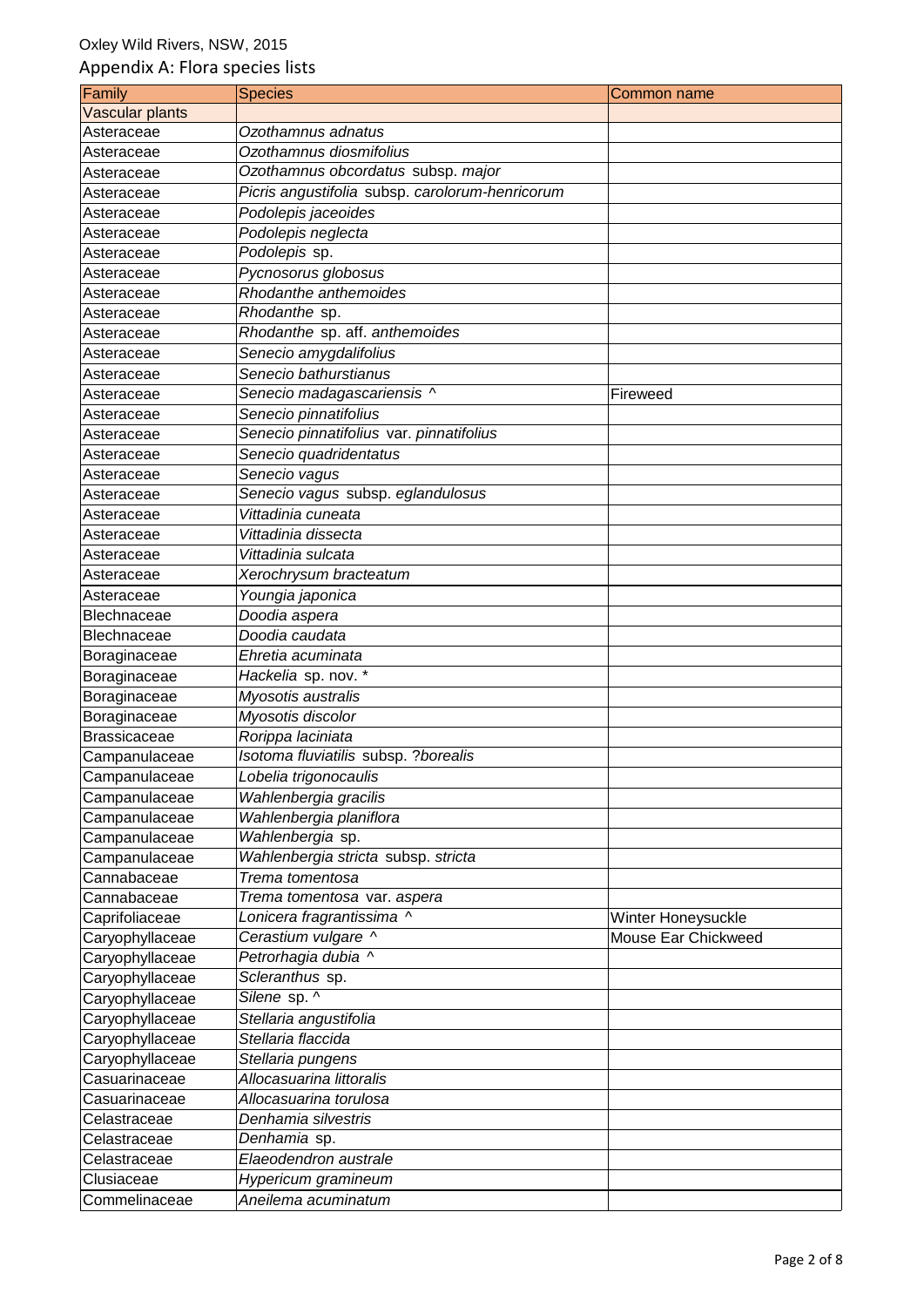| Family              | <b>Species</b>                        | Common name |
|---------------------|---------------------------------------|-------------|
| Vascular plants     |                                       |             |
| Commelinaceae       | Pollia crispata                       |             |
| Convolvulaceae      | Dichondra repens                      |             |
| Convolvulaceae      | Evolvulus alsinoides var. decumbens   |             |
| Crassulaceae        | Crassula sieberiana                   |             |
| Cyperaceae          | Carex appressa                        |             |
| Cyperaceae          | Carex incomitata                      |             |
| Cyperaceae          | Carex inversa                         |             |
| Cyperaceae          | Cyperus disjunctus                    |             |
| Cyperaceae          | Cyperus enervis                       |             |
| Cyperaceae          | Cyperus gracilis                      |             |
| Cyperaceae          | Cyperus tetraphyllus                  |             |
| Cyperaceae          | Gahnia aspera                         |             |
| Cyperaceae          | Isolepis fluitans                     |             |
| Cyperaceae          | Isolepis subtilissima                 |             |
| Cyperaceae          | Lepidosperma sp.                      |             |
| Cyperaceae          | Luzula flaccida                       |             |
| Dilleniaceae        | Hibbertia cistoidea                   |             |
| Dilleniaceae        | Hibbertia linearis                    |             |
| <b>Dilleniaceae</b> | Hibbertia linearis                    |             |
| Dilleniaceae        | Hibbertia obtusifolia sens. lat.      |             |
| Dilleniaceae        | Hibbertia riparia                     |             |
| Dioscoreaceae       | Dioscorea transversa                  |             |
| Droseraceae         | Drosera peltata                       |             |
| Dryopteridaceae     | Polystichum formosum                  |             |
| Ebenaceae           | Diospyros australis                   |             |
| Ericaceae           | Astrotricha longifolia                |             |
| Ericaceae           | Brachyloma daphnoides                 |             |
| Ericaceae           | Leucopogon trichostylus               |             |
| Ericaceae           | Lissanthe strigosa                    |             |
| Ericaceae           | Melichrus urceolatus                  |             |
| Ericaceae           | Monotoca sp.                          |             |
| Euphorbiaceae       | Adriana tomentosa var. tomentosa      |             |
| Euphorbiaceae       | Beyeria sp.                           |             |
| Euphorbiaceae       | Claoxylon australe                    |             |
| Euphorbiaceae       | Mallotus philippensis                 |             |
| Euphorbiaceae       | Ricinocarpos speciosus                |             |
| Fabaceae            | Acacia amoena                         |             |
| Fabaceae            | Acacia blakei                         |             |
| Fabaceae            | Acacia penninervis var. penninervis   |             |
| Fabaceae            | Acacia rubida                         |             |
| Fabaceae            | Acacia siculiformis                   |             |
| Fabaceae            | Acacia stricta                        |             |
| Fabaceae            | Desmodium brachypodum                 |             |
| Fabaceae            | Desmodium rhytidophyllum              |             |
| Fabaceae            | Desmodium varians                     |             |
| Fabaceae            | Dillwynia phylicoides                 |             |
| Fabaceae            | Hovea heterophylla                    |             |
| Fabaceae            | Hovea longipes                        |             |
| Fabaceae            | Hovea pedunculata                     |             |
| Fabaceae            | Indigofera australis                  |             |
| Fabaceae            | Indigofera australis subsp. australis |             |
| Fabaceae            | Jacksonia scoparia                    |             |
| Fabaceae            | Lotus australis                       |             |
| Fabaceae            | Senna clavigera                       |             |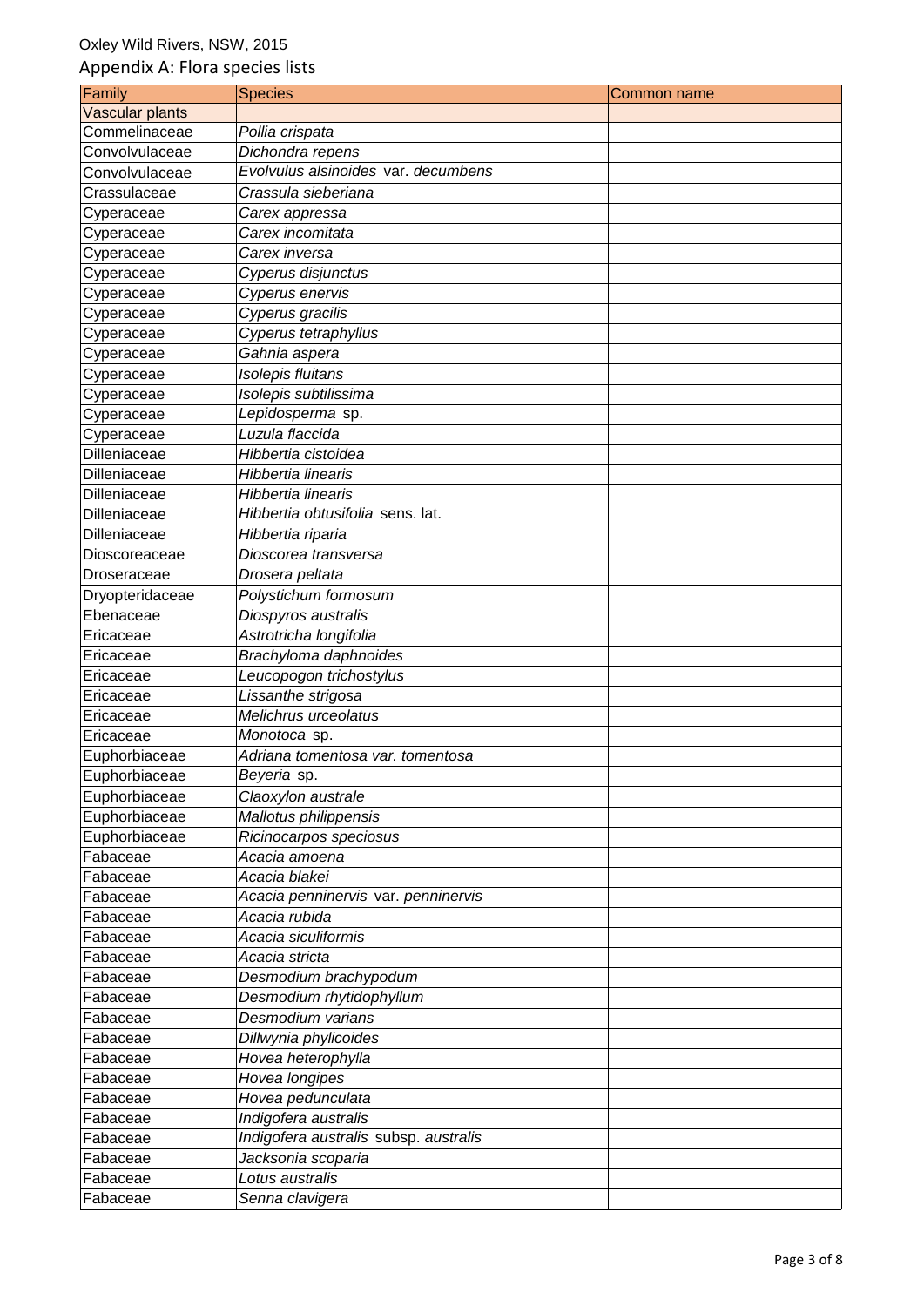| Family                 | <b>Species</b>                             | Common name                   |
|------------------------|--------------------------------------------|-------------------------------|
| <b>Vascular plants</b> |                                            |                               |
| Fabaceae               | Senna septemtrionalis ^*                   | Arsenic Bush                  |
| Fabaceae               | Swainsona brachycarpa ^                    | Slender Swainson-pea          |
| Fabaceae               | Swainsona galegifolia                      |                               |
| Fabaceae               | Trifolium dubium ^*                        | <b>Yellow Suckling Clover</b> |
| Gentianaceae           | Centaurium tenuiflorum ^                   | <b>Branched Centaury</b>      |
| Geraniaceae            | Geranium solanderi                         |                               |
| Geraniaceae            | Geranium sp.                               |                               |
| Geraniaceae            | Pelargonium inodorum                       |                               |
| Goodeniaceae           | Goodenia bellidifolia subsp. argentea      |                               |
| Goodeniaceae           | Goodenia hederacea                         |                               |
| Gyrostemonaceae        | Codonocarpus attenuatus                    |                               |
| Haloragaceae           | Gonocarpus tetragynus                      |                               |
| Haloragaceae           | Haloragis exalata                          |                               |
| Haloragaceae           | Haloragis exalata subsp. velutina $\sim$ # |                               |
| Haloragaceae           | Myriophyllum variifolium                   |                               |
| Hemerocallidaceae      | Dianella caerulea                          |                               |
| Hemerocallidaceae      | Dianella longifolia                        |                               |
| Hemerocallidaceae      | Dianella revoluta                          |                               |
| Hemerocallidaceae      | Dianella sp.                               |                               |
| Hemerocallidaceae      | Geitonoplesium cymosum                     |                               |
| Hydrocharitaceae       | Hydrilla verticillata                      |                               |
| Hydrocharitaceae       | Vallisneria nana                           |                               |
| Hymenophyllaceae       | Hymenophyllum peltatum                     |                               |
| Iridaceae              | Patersonia glabrata                        |                               |
| Iridaceae              | Patersonia sericea                         |                               |
| Juncaceae              | Juncus effusus                             |                               |
| Juncaceae              | Juncus usitatus                            |                               |
| Lamiaceae              | Ajuga australis                            |                               |
| Lamiaceae              | Ajuga sp. aff. australis                   |                               |
| Lamiaceae              | Clerodendrum tomentosum                    |                               |
| Lamiaceae              | Plectranthus                               |                               |
| Lamiaceae              | Plectranthus graveolens                    |                               |
| Lamiaceae              | Prostanthera lasianthos                    |                               |
| Lamiaceae              | Prostanthera nivea                         |                               |
| Lamiaceae              | Prostanthera nivea var. nivea              |                               |
| Lamiaceae              | Prostanthera ovalifolia                    |                               |
| Lamiaceae              | Prostanthera rhombea                       |                               |
| Lamiaceae              | Prostanthera sp. aff. howelliae            |                               |
| Lamiaceae              | Prostanthera sp. Rowleys Creek             |                               |
| Lamiaceae              | Prostanthera sp. Wollomombi Gorge          |                               |
| Lamiaceae              | Prunella vulgaris                          |                               |
| Lamiaceae              | Teucrium corymbosum                        |                               |
| Lamiaceae              | Teucrium sp.                               |                               |
| Lamiaceae              | Teucrium sp. aff. corymbosum               |                               |
| Lamiaceae              | Westringia sp. aff. glabra                 |                               |
| Loganiaceae            | Logania albiflora                          |                               |
| Loranthaceae           | Amyema sp.                                 |                               |
| Loranthaceae           | Muellerina eucalyptoides                   |                               |
| Lunulariaceae          | Lunularia cruciata                         |                               |
| Malvaceae              | Abutilon oxycarpum                         |                               |
| Malvaceae              | Commersonia fraseri                        |                               |
| Malvaceae              | Sida sp.                                   |                               |
| Moraceae               | Ficus coronata                             |                               |
| Moraceae               | Ficus rubiginosa                           |                               |
|                        |                                            |                               |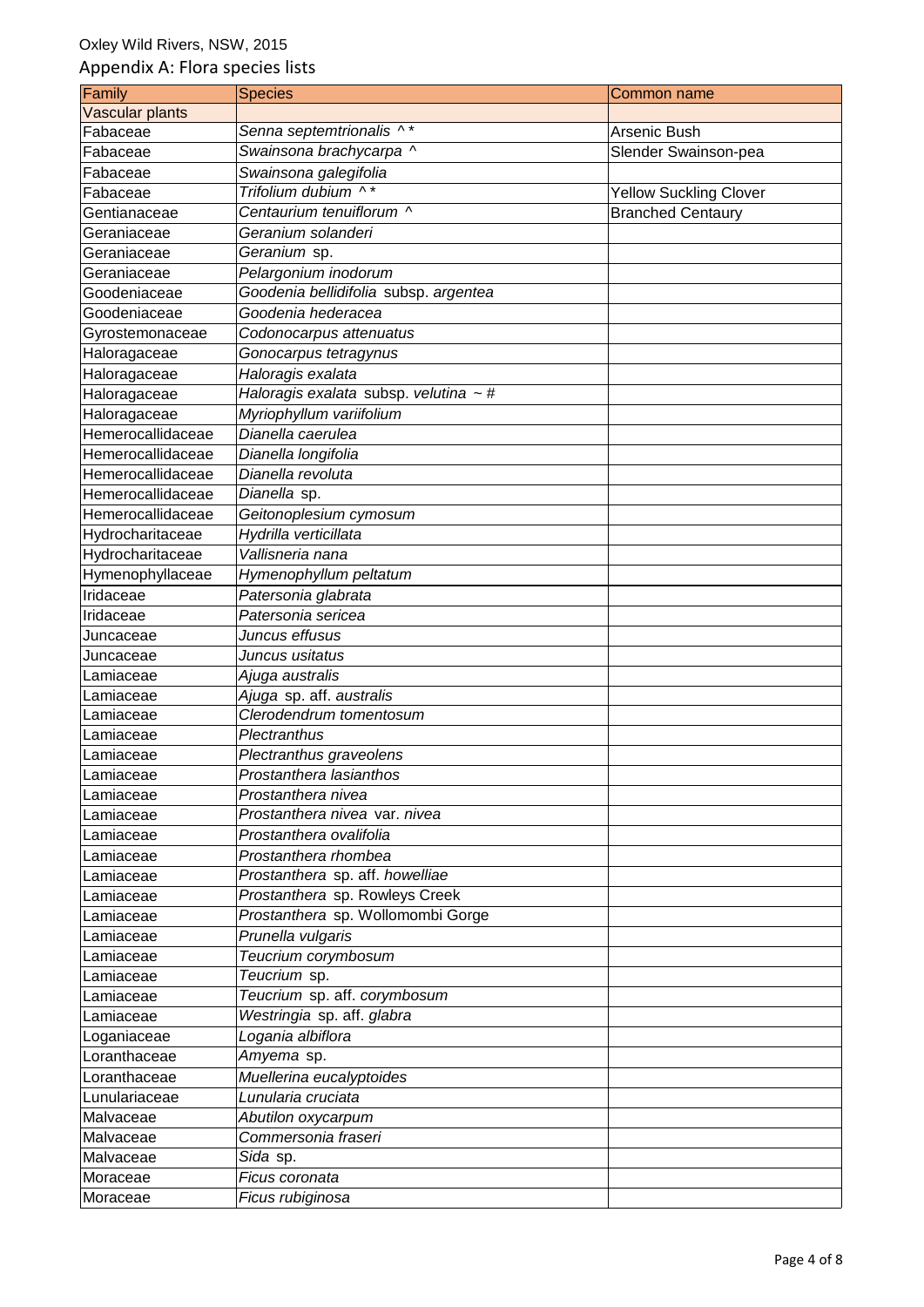| Family          | <b>Species</b>                            | Common name                |
|-----------------|-------------------------------------------|----------------------------|
| Vascular plants |                                           |                            |
| Moraceae        | Maclura cochinchinensis                   |                            |
| Myrtaceae       | Angophora subvelutina                     |                            |
| Myrtaceae       | Callistemon pityoides                     |                            |
| Myrtaceae       | Callistemon pungens                       |                            |
| Myrtaceae       | Callistemon salignus                      |                            |
| Myrtaceae       | Callistemon sieberi                       |                            |
| Myrtaceae       | Callistemon sp.                           |                            |
| Myrtaceae       | Callistemon sp. aff. salignus             |                            |
| Myrtaceae       | Eucalyptus cameronii                      |                            |
| Myrtaceae       | Eucalyptus magnificata ~                  |                            |
| Myrtaceae       | Eucalyptus michaeliana                    |                            |
| Myrtaceae       | Eucalyptus nicholii ~ #                   |                            |
| Myrtaceae       | Eucalyptus radiata subsp. sejuncta        |                            |
| Myrtaceae       | Eucalyptus sp.                            |                            |
| Myrtaceae       | Eucalyptus sp. aff. magnificata           |                            |
| Myrtaceae       | Eucalyptus tereticornis subsp. basaltica  |                            |
| Myrtaceae       | Leptospermum brevipes                     |                            |
| Myrtaceae       | Leptospermum polygalifolium               |                            |
| Myrtaceae       | Sannantha crassa                          |                            |
| Nyctaginaceae   | Boerhavia dominii                         |                            |
| Oleaceae        | Jasminum suavissimum                      |                            |
| Oleaceae        | Notelaea microcarpa var. velutina         |                            |
| Onagraceae      | Epilobium billardiereanum                 |                            |
| Onagraceae      | Epilobium billardiereanum subsp. cinereum |                            |
| Orchidaceae     | Bulbophyllum elisae                       |                            |
| Orchidaceae     | Dendrobium cucumerinum                    |                            |
| Orchidaceae     | Dendrobium fairfaxii                      |                            |
| Orchidaceae     | Dendrobium kingianum                      |                            |
| Orchidaceae     | Dendrobium linguiforme                    |                            |
| Orchidaceae     | Dendrobium pugioniforme                   |                            |
| Orchidaceae     | Diuris chrysantha                         |                            |
| Orchidaceae     | Diuris sp.                                |                            |
| Orchidaceae     | Diuris sulphurea                          |                            |
| Orchidaceae     | Gastrodia sesamoides                      |                            |
| Orchidaceae     | Microtis parviflora                       |                            |
| Orchidaceae     | Microtis unifolia                         |                            |
| Orchidaceae     | Pterostylis mutica                        |                            |
| Orchidaceae     | Sarcochilus ceciliae                      |                            |
| Oxalidaceae     | Oxalis chnoodes                           |                            |
| Oxalidaceae     | Oxalis corniculata ^                      | <b>Yellow Wood Sorrel</b>  |
| Passifloraceae  | Passiflora subpeltata ^                   | <b>White Passionflower</b> |
| Phrymaceae      | Limosella australis                       |                            |
| Phyllanthaceae  | Breynia oblongifolia                      |                            |
| Phyllanthaceae  | Phyllanthus gunnii                        |                            |
| Phyllanthaceae  | Poranthera microphylla                    |                            |
| Piperaceae      | Peperomia tetraphylla                     |                            |
| Pittosporaceae  | <b>Billardiera scandens</b>               |                            |
| Pittosporaceae  | Bursaria spinosa                          |                            |
| Pittosporaceae  | Bursaria spinosa subsp. spinosa           |                            |
| Pittosporaceae  | Rhytidosporum procumbens                  |                            |
| Plantaginaceae  | Callitriche muelleri                      |                            |
| Plantaginaceae  | Callitriche stagnalis ^                   | Common Starwort            |
| Plantaginaceae  | Plantago debilis                          |                            |
| Plantaginaceae  | Veronica cf. gracilis                     |                            |
|                 |                                           |                            |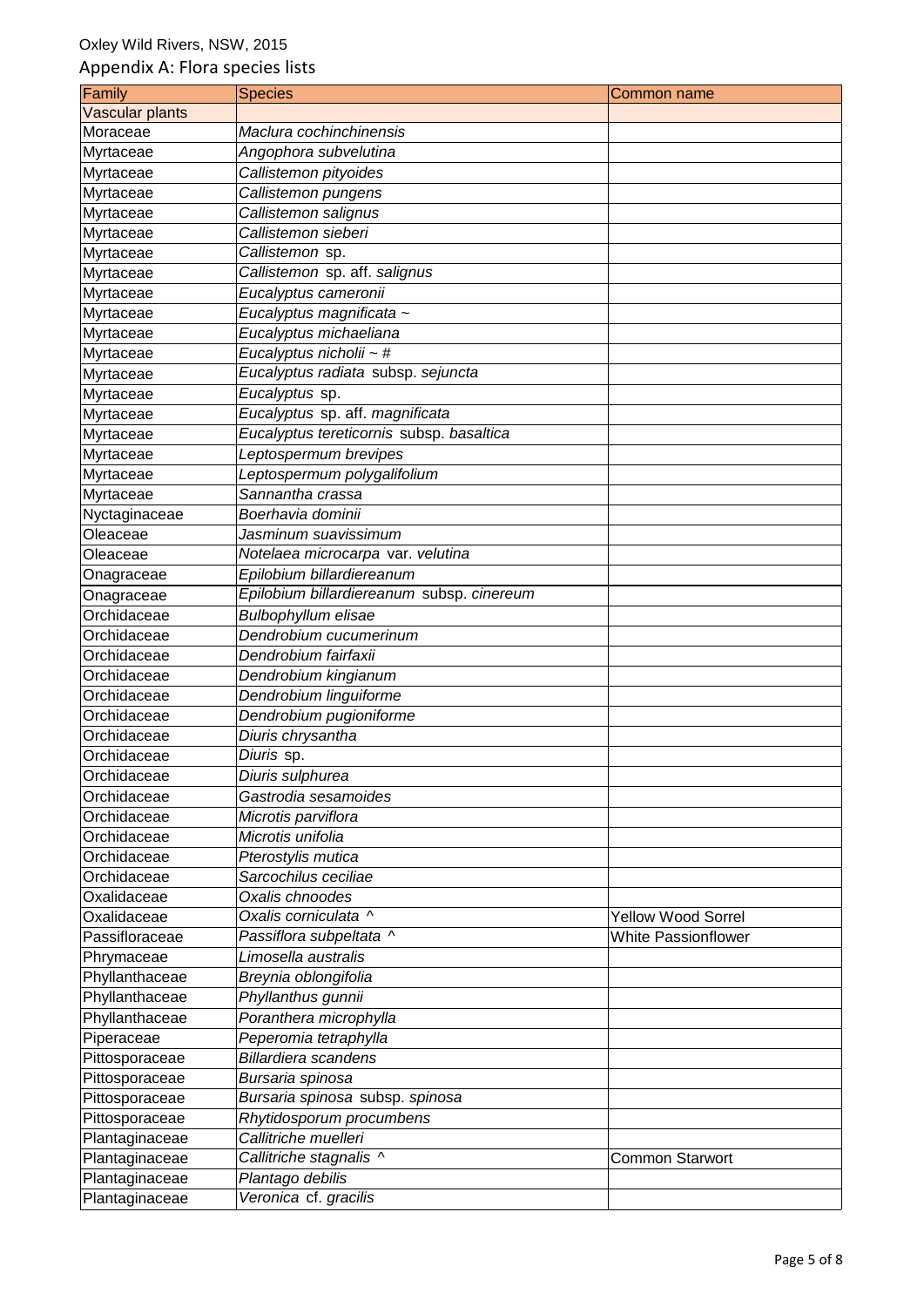| Family           | <b>Species</b>                   | Common name                     |
|------------------|----------------------------------|---------------------------------|
| Vascular plants  |                                  |                                 |
| Plantaginaceae   | Veronica gracilis                |                                 |
| Plantaginaceae   | Veronica plebeia                 |                                 |
| Plantaginaceae   | Veronica velutina                |                                 |
| Plumbaginaceae   | Plumbago zeylanica               |                                 |
| Poaceae          | Echinopogon caespitosus          |                                 |
| Poaceae          | Echinopogon intermedius          |                                 |
| Poaceae          | Entolasia stricta                |                                 |
| Poaceae          | Oplismenus imbecillis            |                                 |
| Poaceae          | Poa sieberiana                   |                                 |
| Poaceae          | Poa sieberiana var. hirtella     |                                 |
| Poaceae          | Poa sp.                          |                                 |
| Poaceae          | Sorghum leiocladum               |                                 |
| Poaceae          | Themeda triandra                 |                                 |
| Polemoniaceae    | Collomia grandiflora ^           | Large-flowered Mountain Trumpet |
| Polygalaceae     | Polygala japonica                |                                 |
| Polygonaceae     | Acetosella vulgaris ^            | <b>Sheep Sorrel</b>             |
| Polygonaceae     | Muehlenbeckia sp.                |                                 |
| Polygonaceae     | Persicaria praetermissa          |                                 |
| Polypodiaceae    | Pyrrosia confluens               |                                 |
| Polypodiaceae    | Pyrrosia rupestris               |                                 |
| Portulacaceae    | Calandrinia sp.                  |                                 |
| Potamogetonaceae | Potamogeton australiensis        |                                 |
| Potamogetonaceae | Potamogeton crispus              |                                 |
| Potamogetonaceae | Potamogeton ochreatus            |                                 |
| Potamogetonaceae | Potamogeton perfoliatus          |                                 |
| Primulaceae      | Lysimachia arvensis ^            | <b>Scarlet Pimpernel</b>        |
| Primulaceae      | Lysimachia japonica              |                                 |
| Primulaceae      | Lysimachia nummularia ^*         | Creeping Jenny                  |
| Primulaceae      | Myrsine variabilis               |                                 |
| Proteaceae       | Banksia neoanglica               |                                 |
| Proteaceae       | Grevillea beadleana $\sim$ #     |                                 |
| Proteaceae       | Grevillea guthrieana ~ #         |                                 |
| Proteaceae       | Hakea dactyloides                |                                 |
| Proteaceae       | Hakea florulenta                 |                                 |
| Proteaceae       | Hakea fraseri ~ #                |                                 |
| Proteaceae       | Lomatia arborescens              |                                 |
| Proteaceae       | Persoonia media                  |                                 |
| Proteaceae       | Persoonia sericea                |                                 |
| Proteaceae       | Persoonia sp.                    |                                 |
| Pteridaceae      | Adiantum atroviride              |                                 |
| Pteridaceae      | Adiantum atroviride              |                                 |
| Pteridaceae      | Adiantum hispidulum              |                                 |
| Ranunculaceae    | Clematis aristata                |                                 |
| Ranunculaceae    | Ranunculus lappaceus             |                                 |
| Rhamnaceae       | Cryptandra amara                 |                                 |
| Rhamnaceae       | Cryptandra amara var. amara      |                                 |
| Rhamnaceae       | Cryptandra amara var. longiflora |                                 |
| Rhamnaceae       | Pomaderris angustifolia          |                                 |
| Rhamnaceae       | Pomaderris eriocephala           |                                 |
| Rhamnaceae       | Pomaderris vellea                |                                 |
| Rhamnaceae       | Spyridium scortechinii           |                                 |
| Rosaceae         | Acaena nova-zelandiae            |                                 |
| Rosaceae         | Rubus sp.                        |                                 |
| Rubiaceae        | Asperula scoparia                |                                 |
|                  |                                  |                                 |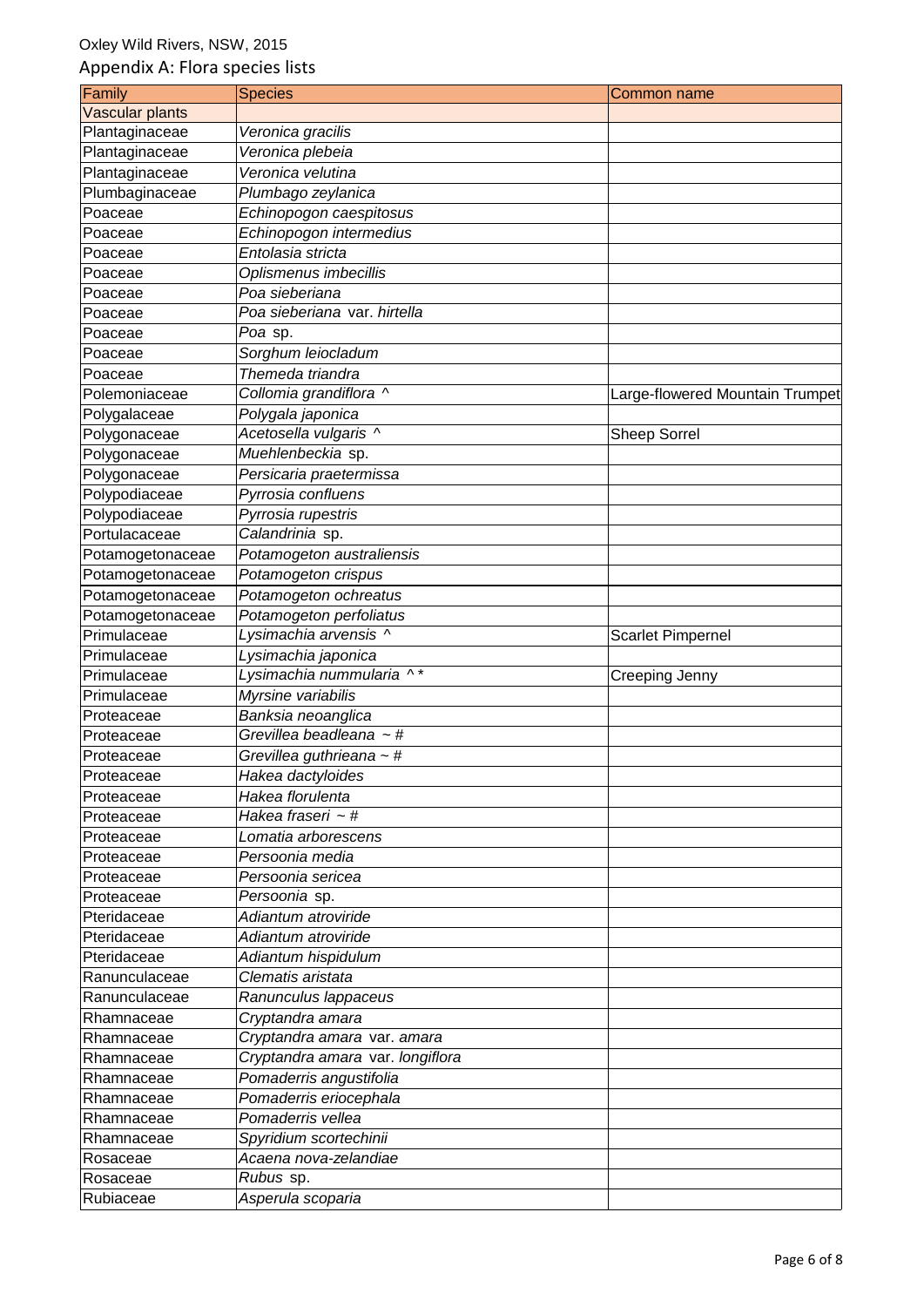| Family           | <b>Species</b>                          | Common name    |
|------------------|-----------------------------------------|----------------|
| Vascular plants  |                                         |                |
| Rubiaceae        | Asperula sp.                            |                |
| Rubiaceae        | Galium leiocarpum                       |                |
| Rubiaceae        | Galium sp.                              |                |
| Rubiaceae        | Opercularia aspera                      |                |
| Rutaceae         | Correa reflexa var. reflexa             |                |
| Rutaceae         | Leionema elatius                        |                |
| Rutaceae         | Leionema sp. aff. gracile               |                |
| Rutaceae         | Phebalium squamulosum subsp. verrucosum |                |
| Rutaceae         | Zieria cytisoides                       |                |
| Rutaceae         | Zieria furfuracea                       |                |
| Rutaceae         | Zieria smithii                          |                |
| Santalaceae      | Santalum obtusifolium                   |                |
| Sapindaceae      | Alectryon subcinereus                   |                |
| Sapindaceae      | Dodonaea boroniifolia                   |                |
| Sapindaceae      | Dodonaea serratifolia                   |                |
| Sapindaceae      | Dodonaea triquetra                      |                |
| Sapindaceae      | Dodonaea viscosa                        |                |
| Sapindaceae      | Dodonaea viscosa subsp. angustifolia    |                |
| Sapindaceae      | Dodonaea viscosa subsp. viscosa         |                |
| Scrophulariaceae | Eremophila debilis                      |                |
| Scrophulariaceae | Myoporum montanum                       |                |
| Scrophulariaceae | Verbascum virgatum ^                    | Twiggy Mullein |
| Solanaceae       | Cyphanthera albicans subsp. albicans    |                |
| Solanaceae       | Solanum amblymerum                      |                |
| Solanaceae       | Solanum chenopodioides                  |                |
| Solanaceae       | Solanum curvicuspe                      |                |
| Solanaceae       | Solanum neoanglicum                     |                |
| Solanaceae       | Solanum nobile                          |                |
| Solanaceae       | Solanum pungetium                       |                |
| Solanaceae       | Solanum sp.                             |                |
| Solanaceae       | Solanum stelligerum                     |                |
| Solanaceae       | Solanum vicinum                         |                |
| Stackhousiaceae  | Stackhousia monogyna                    |                |
| Stackhousiaceae  | Stackhousia muricata                    |                |
| Stackhousiaceae  | Stackhousia viminea                     |                |
| Stylidiaceae     | Stylidium graminifolium                 |                |
| Thymelaeaceae    | Pimelea curviflora var. sericea         |                |
| Thymelaeaceae    | Pimelea ligustrina                      |                |
| Thymelaeaceae    | Pimelea linifolia subsp. linifolia      |                |
| Thymelaeaceae    | Pimelea neo-anglica                     |                |
| Thymelaeaceae    | Pimelea sp.                             |                |
| Thymelaeaceae    | Pimelea sp. aff. cremnophila            |                |
| Tremandraceae    | Tetratheca thymifolia                   |                |
| Urticaceae       | Elatostema reticulatum                  |                |
| Violaceae        | Hybanthus monopetalus                   |                |
| Violaceae        | Melicytus dentatus                      |                |
| Violaceae        | Viola betonicifolia                     |                |
| Violaceae        | Viola hederacea                         |                |
| Vitaceae         | Cissus antarctica                       |                |
| Xanthorrhoeaceae | Xanthorrhoea sp.                        |                |